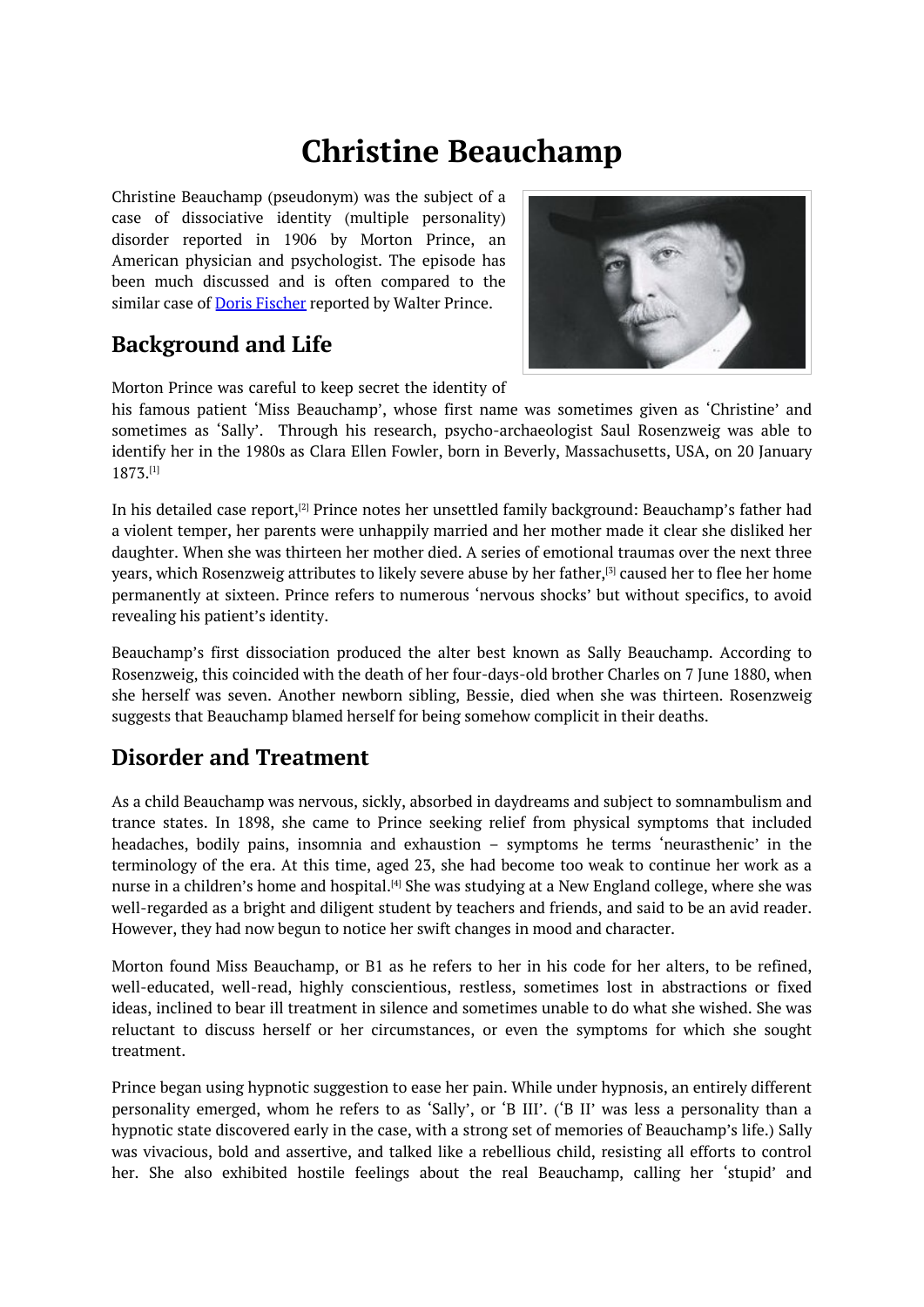complaining that she went around mooning with her head in a book. At this early stage Sally was numb, unable to feel even pricks or burns. Her eyes were closed and she continually rubbed them, complaining it was unfair that Beauchamp could see and she could not.

In June Beauchamp was hospitalized. As Sally, she managed at last to open her eyes and since she showed none of Beauchamp's symptoms was allowed to leave the hospital, even making plans to travel to Europe before Prince was able to bring out the real Beauchamp again.

Sally now began tormenting Beauchamp: she left abusive letters to read after Beauchamp regained control, forced her to tell lies, tore up her homework and unraveled her knitting, and arranged visits that Beauchamp would then have to honour. No efforts by Prince were able to stop this.

On 7 June 7 1899, the patient asked Prince to come to her home. At first she was unable to speak for nervousness, but then suddenly changed: she chatted pleasantly and seemed healthy-minded. However, she now insisted that Prince was not Prince but her friend William Jones, and that he had entered through a window. Prince realized he was witnessing the birth of a new personality, whom he designated 'B IV'. Later it was revealed that in 1893, Beauchamp had been shocked when, during a thunderstorm, Jones had come to the hospital where she then worked, and entered via a window as a prank.

B IV had memories up until 1893; the previous six years were missing. However, she attempted to conceal this, gradually learning incidents in this period from Prince and other associates. She was not aware of the other alters, and was angry at being spoken to familiarly by people who to her were strangers. Because she seemed healthier in mind than Beauchamp, Prince wondered if she might be the true Christine Beauchamp. However she tended to be angry and selfish. Now haunted by two alters, one of whom (Sally) was free spending, Beauchamp got a job as a waitress in New York City, but was unable to sustain it due to the antics of Sally and B IV. So she pawned her watch (later redeemed by Prince) and returned to Boston, where she attempted suicide by closing the windows and turning on the gas. This was only prevented by the emergence of Sally, who turned the gas off.

On the theory that B IV was the original personality, Prince turned to trying to eliminate B I, repeatedly giving her hypnotic suggestions to transform or merge into B IV. When that failed, he accepted that the true Christine Beauchamp was B I and B IV in combination, along with B II, who could only be awakened by hypnosis and had the most complete set of memories.

From a written description of her early life by Sally, Prince learned about traumas Beauchamp suffered at age thirteen. Her mother was diagnosed with a terminal disease, which Beauchamp felt was her fault for not loving her enough and for dreaming instead of acting. Also, she blamed herself for the death of her newborn sister, who at this time was kept in a separate room: when Beauchamp held her to quiet her crying, the baby suddenly stopped breathing and died soon after.

In the spring of 1901, Prince attempted to reintegrate B I and B IV, which was strongly resisted by Sally and B IV. The alters intensified their war against each other, with B IV trying to kill Sally, and Sally causing B IV to cut her arms. Sally decided to die, made a will and buried a box of her papers.

In January 1902, B II emerged in hypnosis and, when told to awaken with all her memories intact, did so, knowing her whole life except the periods of Sally's control. Now the patient was physically well, enjoyed peaceful sleep, was without hallucinations, impulses, obsessions, and even abnormal suggestibility. From then on, the genuine Beauchamp (who seemed to be a combination of B I, BII and B IV) experienced extended periods of full control, Sally emerging only in times of stress.

Prince's case report concludes with a description of a six-month period when the genuine Beauchamp was integrated and in control.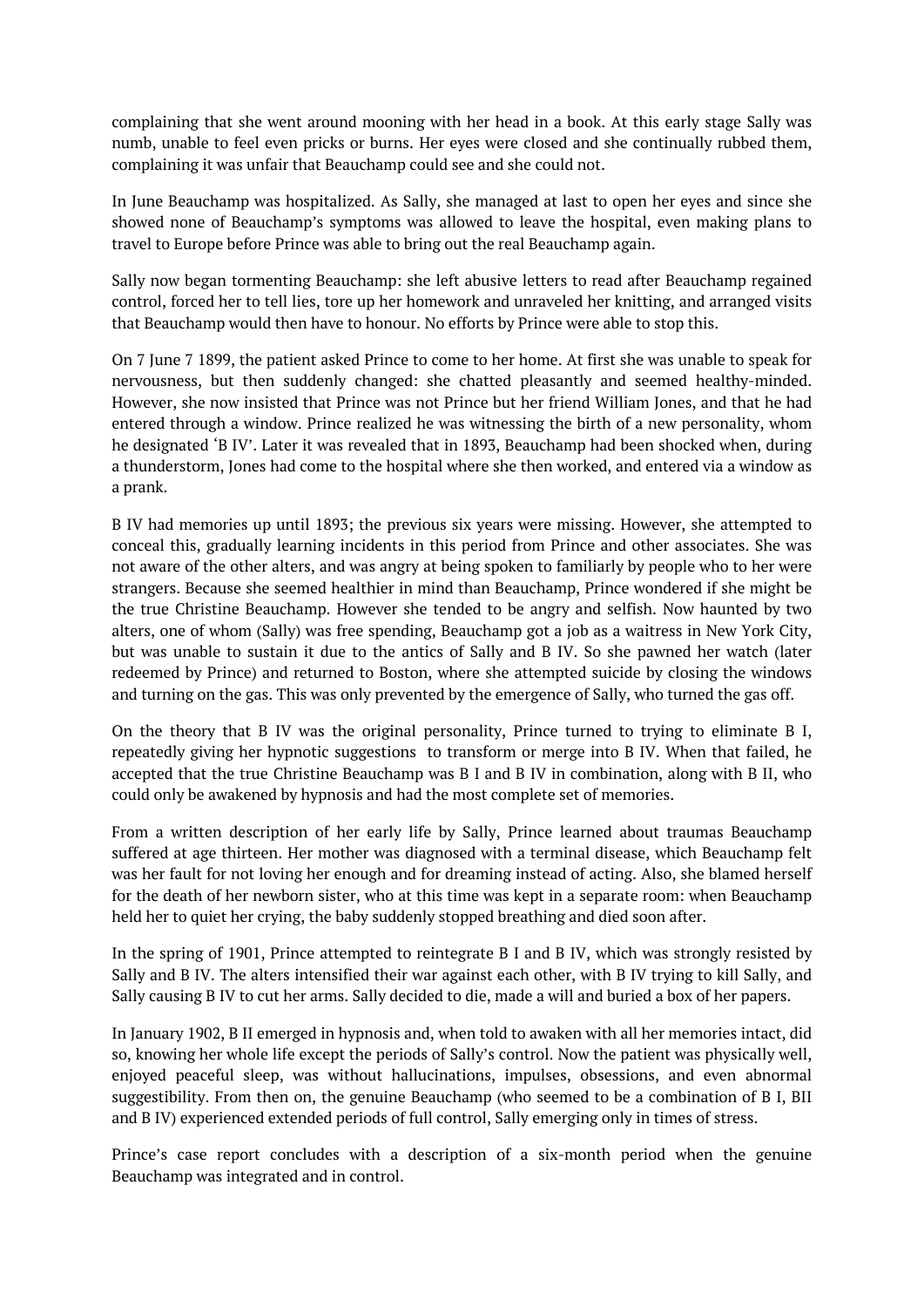DONTTALL FRENC ' the h  $100NT$  $\tau$ <sub>o</sub> [C.]  $L1KF$  IT  $1WA$  $NTY00TOT$ TALK TO ME IWANT to PE  $D R \times T 0 + D \sqrt{QT}$  $[1]$  $VT$ July NUERY  $AAD$  $1$  and  $1$  $[C]$  $JN D \nabla$ CONT HAVE CUR とめ HERORW s ANBROKORP  $\{x\}$ 

Samples of Sally's writing<sup>[5]</sup>

### **Prince's Publications**

Prince published a short preliminary report of the Beauchamp case in the *Proceedings of the Society for Psychical Research* (PSPR) in 1901, while treatment was still in process. He had already decided – apparently following Frederic WH Myers – that Sally, since she dated from so early in childhood, represented the patient's subliminal mind, [6] and

that a combination of B I, B II and B IV was the true Beauchamp. $^{[7]}$ 

In 1906 the full case report followed and became a sensation: it went through two editions and many printings, and was the basis of many theatrical productions, one of which became a Broadway h[it](#page-0-0).<sup>[8]</sup>

Little is known about Clara Ellen Fowler following the termination of her treatment by Prince, except that she went on to marry one of his assistants.<sup>[9]</sup>

#### **Parapsychological Commentary**

William McDougall, in a paper published in *PSPR* in [19](#page-0-0)07, notes that the phenomenon of multiple personality was known in the late nineteenth century, listing several published cases prior to Beauchamp's. He contrasts the materialist view, that the 'disintegration' occurs in the brain, with the dualistic view that the soul, mind or psyche, being the seat of individuality, is what splits in multiple personality cases. He notes that Sally was a fully-developed personality possessing an independent mental life from the time Beauchamp was learning to walk, and also that she appeared not to be included in the merging of personalities that Prince reports was the cure, but rather ceased to exist. From this he speculates that she was an independent psyche communicating telepathically with the divided portions of Beauchamp's psyche. [10]

KM Wehrstein

#### **Literature**

Aldridge-Morris, Ray (1989). *Multiple Personality: An Exercise in Deception*. Hove and London, (UK), Hillsdale (USA): Lawrence Erlbaum Assoc.

Leys, R. (2000). *Trauma: A Genealogy*. Chicago and London: University of Chicago Press.

McDougall, W. (1907). The case of Sally Beauchamp. *Proceedings of the Society for Psychical Research* 19, 410-31.

Prince, M. (1901). The development and genealogy of the Misses Beauchamp: A preliminary report